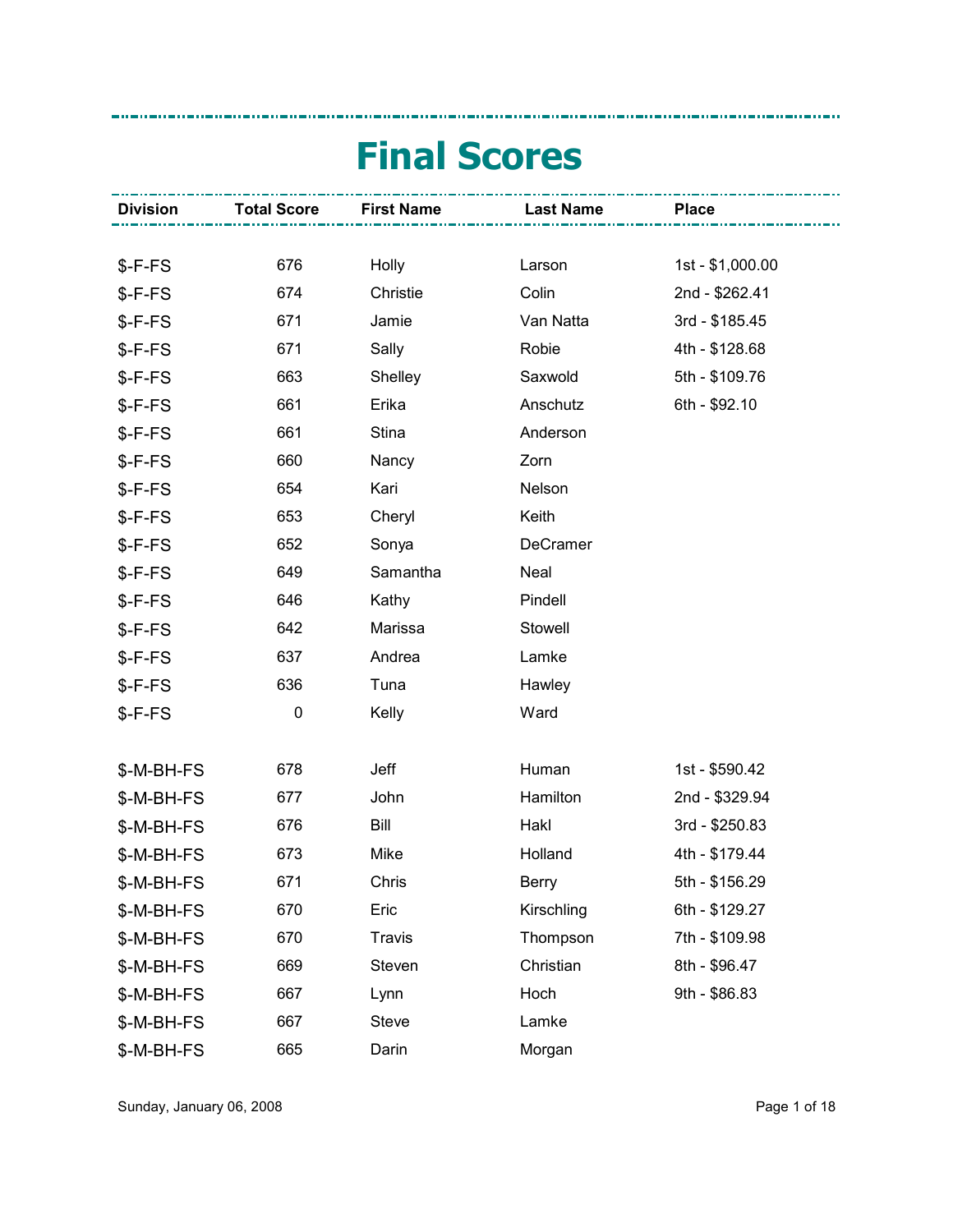| <b>Division</b> | <b>Total Score</b> | <b>First Name</b> | <b>Last Name</b>  | <b>Place</b>     |
|-----------------|--------------------|-------------------|-------------------|------------------|
| \$-M-BH-FS      | 663                | Mark              | Wagner            |                  |
| \$-M-BH-FS      | 662                | Shane             | Auman             |                  |
| \$-M-BH-FS      | 662                | <b>Brett</b>      | Radaj             |                  |
| \$-M-BH-FS      | 657                | Randy             | Sather            |                  |
| \$-M-BH-FS      | 651                | Ramie             | Haines            |                  |
| \$-M-BH-FS      | 648                | Jeff              | <b>Hrubes</b>     |                  |
| \$-M-BH-FS      | 647                | Clint             | Irlbeck           |                  |
| \$-M-BH-FS      | 647                | Richard           | Callaway          |                  |
| \$-M-BH-FS      | 647                | <b>Brian</b>      | Bertrang          |                  |
| \$-M-BH-FS      | 645                | Jesse             | Given             |                  |
| \$-M-BH-FS      | 645                | Jim               | Given             |                  |
| \$-M-BH-FS      | 643                | Rob               | Riedel            |                  |
| \$-M-BH-FS      | 640                | Barry             | Connell           |                  |
| \$-M-BH-FS      | 625                | Mike              | <b>Sturz</b>      |                  |
| \$-M-BH-FS      | 0                  | Scott             | Erb               |                  |
|                 |                    |                   |                   |                  |
| \$-M-FS         | 688                | Chance            | Beaubouef         | 1st - \$5,000.00 |
| \$-M-FS         | 687                | Dave              | Cousins           | 2nd - \$2,000.00 |
| \$-M-FS         | 687                | Reo               | Wilde             | 3rd - \$1,000.00 |
| \$-M-FS         | 686                | Tim               | Gillingham        | 4th - \$697.65   |
| $$-M-FS$        | 685                | Eric              | Osmondson         | 5th - \$609.34   |
| \$-M-FS         | 685                | Scott             | <b>Starnes</b>    | 6th - \$538.69   |
| \$-M-FS         | 685                | Duane             | Price             | 7th - \$459.21   |
| \$-M-FS         | 684                | Chris             | Oosterlinck       | 8th - \$415.06   |
| \$-M-FS         | 684                | Jon               | Eide              | 9th - \$370.90   |
| \$-M-FS         | 684                | <b>Terry</b>      | Reynolds          | 10th - \$335.58  |
| \$-M-FS         | 683                | Keith             | Trail             | 11th - \$300.26  |
| \$-M-FS         | 683                | Joe               | Determan          | 12th - \$264.93  |
| \$-M-FS         | 683                | Bob               | Eyler             | 13th - \$238.44  |
| \$-M-FS         | 683                | Jesse             | <b>Broadwater</b> | 14th - \$220.78  |
| \$-M-FS         | 683                | Scott             | <b>Starry</b>     | 15th - \$203.11  |
| \$-M-FS         | 683                | Rob               | Morgan            | 16th - \$185.45  |
| \$-M-FS         | 682                | Eric              | Lydeen            | 17th - \$176.62  |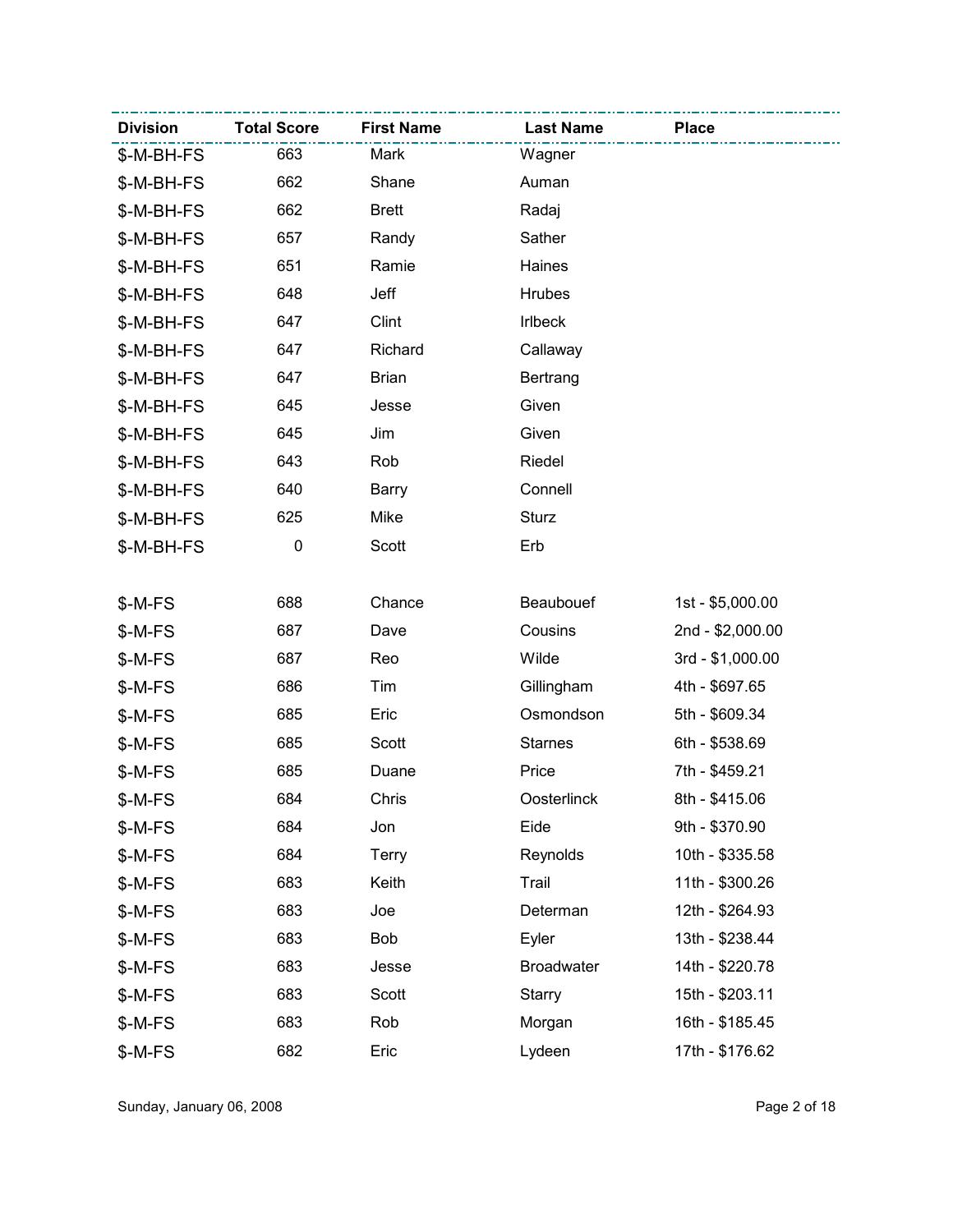| <b>Division</b> | <b>Total Score</b> | <b>First Name</b> | <b>Last Name</b> | <b>Place</b>    |
|-----------------|--------------------|-------------------|------------------|-----------------|
| \$-M-FS         | 682                | Eric              | Griggs           | 18th - \$167.79 |
| \$-M-FS         | 682                | Roger             | Willett, JR      | 19th - \$158.96 |
| \$-M-FS         | 682                | Perry             | Harpring         | 20th - \$150.13 |
| \$-M-FS         | 682                | Josh              | Miller           |                 |
| \$-M-FS         | 682                | George            | Ryals IV         |                 |
| \$-M-FS         | 681                | Nathan            | <b>Brooks</b>    |                 |
| \$-M-FS         | 681                | Denver            | Wischmeier       |                 |
| \$-M-FS         | 681                | <b>Rick</b>       | Rugroden         |                 |
| \$-M-FS         | 681                | Rod               | Menzer           |                 |
| \$-M-FS         | 681                | Don               | France           |                 |
| \$-M-FS         | 681                | Grant             | Schleusner       |                 |
| \$-M-FS         | 681                | Andy              | Callaway         |                 |
| \$-M-FS         | 680                | Scott             | Wymore II        |                 |
| \$-M-FS         | 680                | Russell           | Payne            |                 |
| \$-M-FS         | 680                | Jackie            | White            |                 |
| \$-M-FS         | 679                | Kyle              | <b>Sturz</b>     |                 |
| \$-M-FS         | 679                | Logan             | Wilde            |                 |
| \$-M-FS         | 679                | Richard           | Potter           |                 |
| \$-M-FS         | 678                | Kevin             | Hutchinson       |                 |
| \$-M-FS         | 678                | <b>Brian</b>      | Clarson          |                 |
| \$-M-FS         | 678                | <b>Bryan</b>      | Lovely           |                 |
| \$-M-FS         | 678                | Jeremy            | <b>Draper</b>    |                 |
| \$-M-FS         | 678                | John              | Cooper           |                 |
| \$-M-FS         | 678                | Chris             | Deston           |                 |
| \$-M-FS         | 677                | Shane             | Wills            |                 |
| \$-M-FS         | 677                | Andy              | Turnquist        |                 |
| \$-M-FS         | 677                | Dave              | Semmens          |                 |
| \$-M-FS         | 677                | Nshan             | Thompson         |                 |
| \$-M-FS         | 677                | Robert            | Wolfram          |                 |
| \$-M-FS         | 676                | <b>Bryan</b>      | Helland          |                 |
| \$-M-FS         | 676                | Randy             | <b>Ballard</b>   |                 |
| \$-M-FS         | 676                | Dave              | Kerg             |                 |
| \$-M-FS         | 676                | Dave              | Barnsdale        |                 |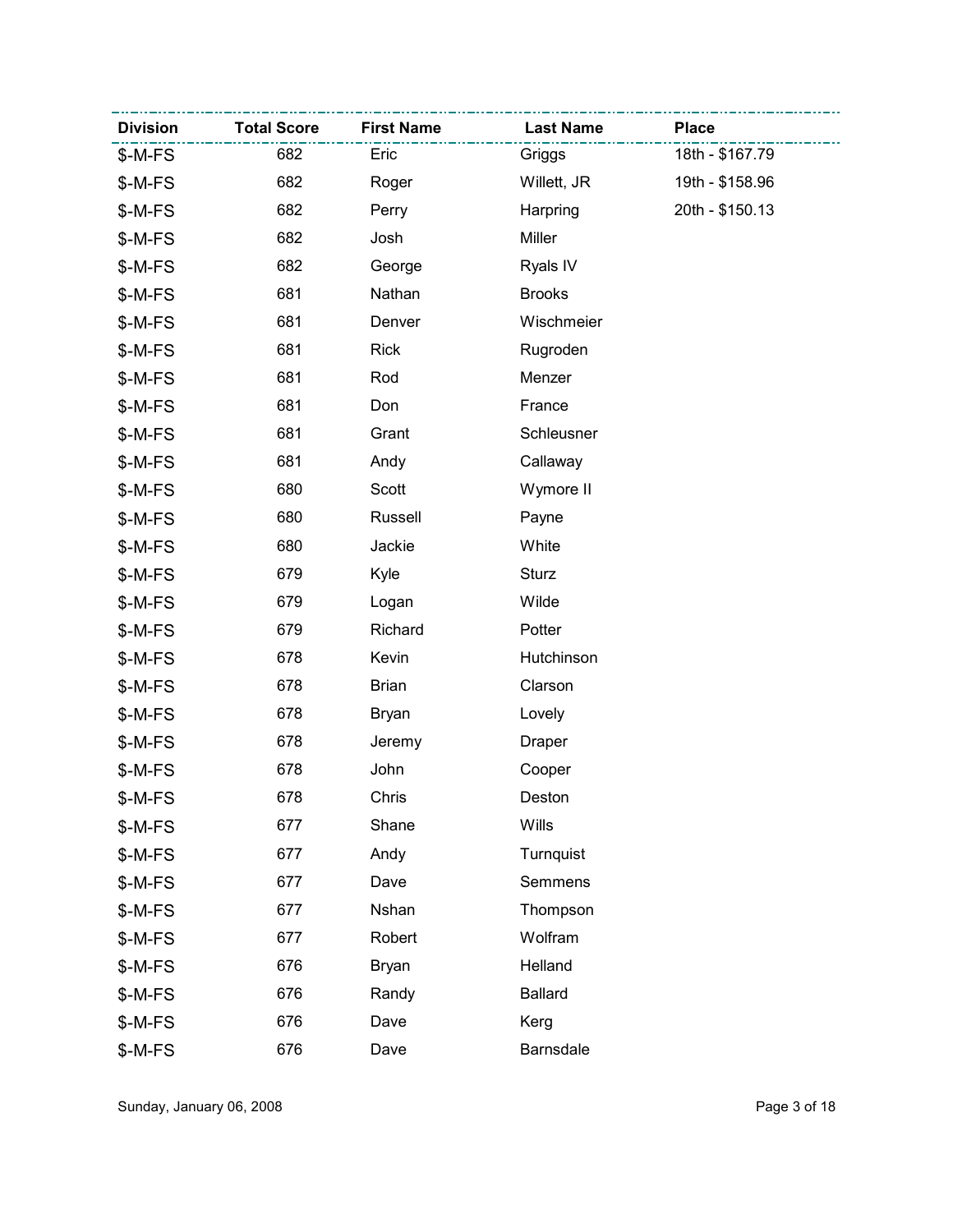| <b>Division</b> | <b>Total Score</b> | <b>First Name</b> | <b>Last Name</b>  | <b>Place</b> |
|-----------------|--------------------|-------------------|-------------------|--------------|
| \$-M-FS         | 675                | Kevin             | Tataryn           |              |
| $$-M-FS$        | 675                | Jim               | Hutchinson        |              |
| \$-M-FS         | 675                | <b>Troy</b>       | Koser             |              |
| \$-M-FS         | 675                | Darrin            | Christenberry     |              |
| \$-M-FS         | 674                | Carl              | Wenk              |              |
| \$-M-FS         | 674                | Chad              | Nelson            |              |
| \$-M-FS         | 674                | Hugo              | <b>Barrientos</b> |              |
| \$-M-FS         | 673                | Joshua            | <b>Binger</b>     |              |
| \$-M-FS         | 673                | Joe               | Pallansch         |              |
| \$-M-FS         | 673                | David             | Keith             |              |
| \$-M-FS         | 673                | William           | Cooper            |              |
| \$-M-FS         | 673                | <b>Brian</b>      | Jackson           |              |
| \$-M-FS         | 672                | Kirt              | Jensen            |              |
| \$-M-FS         | 672                | Jeff              | <b>Button</b>     |              |
| \$-M-FS         | 672                | Kelly             | Schmidt           |              |
| \$-M-FS         | 672                | David             | Ganschow          |              |
| \$-M-FS         | 672                | Chad              | Magnussen         |              |
| \$-M-FS         | 671                | Jimmy             | <b>Butts</b>      |              |
| \$-M-FS         | 671                | Tom               | Pruitt            |              |
| \$-M-FS         | 671                | Chuck             | Cunningham        |              |
| \$-M-FS         | 671                | Tom               | Dagit             |              |
| \$-M-FS         | 671                | Kale              | Heuton            |              |
| \$-M-FS         | 670                | Rich              | Vogt              |              |
| \$-M-FS         | 670                | Zane              | <b>Barnett</b>    |              |
| \$-M-FS         | 670                | Justin            | Jenson            |              |
| \$-M-FS         | 670                | Tipton            | Cook              |              |
| \$-M-FS         | 669                | Mike              | Flier             |              |
| \$-M-FS         | 669                | Curt              | Henderson         |              |
| \$-M-FS         | 669                | <b>Brian</b>      | Dorn              |              |
| \$-M-FS         | 669                | Forrest           | Carter            |              |
| \$-M-FS         | 669                | Scott             | Cran              |              |
| \$-M-FS         | 668                | Ben               | <b>Teets</b>      |              |
| \$-M-FS         | 668                | Chris             | Pufpaff           |              |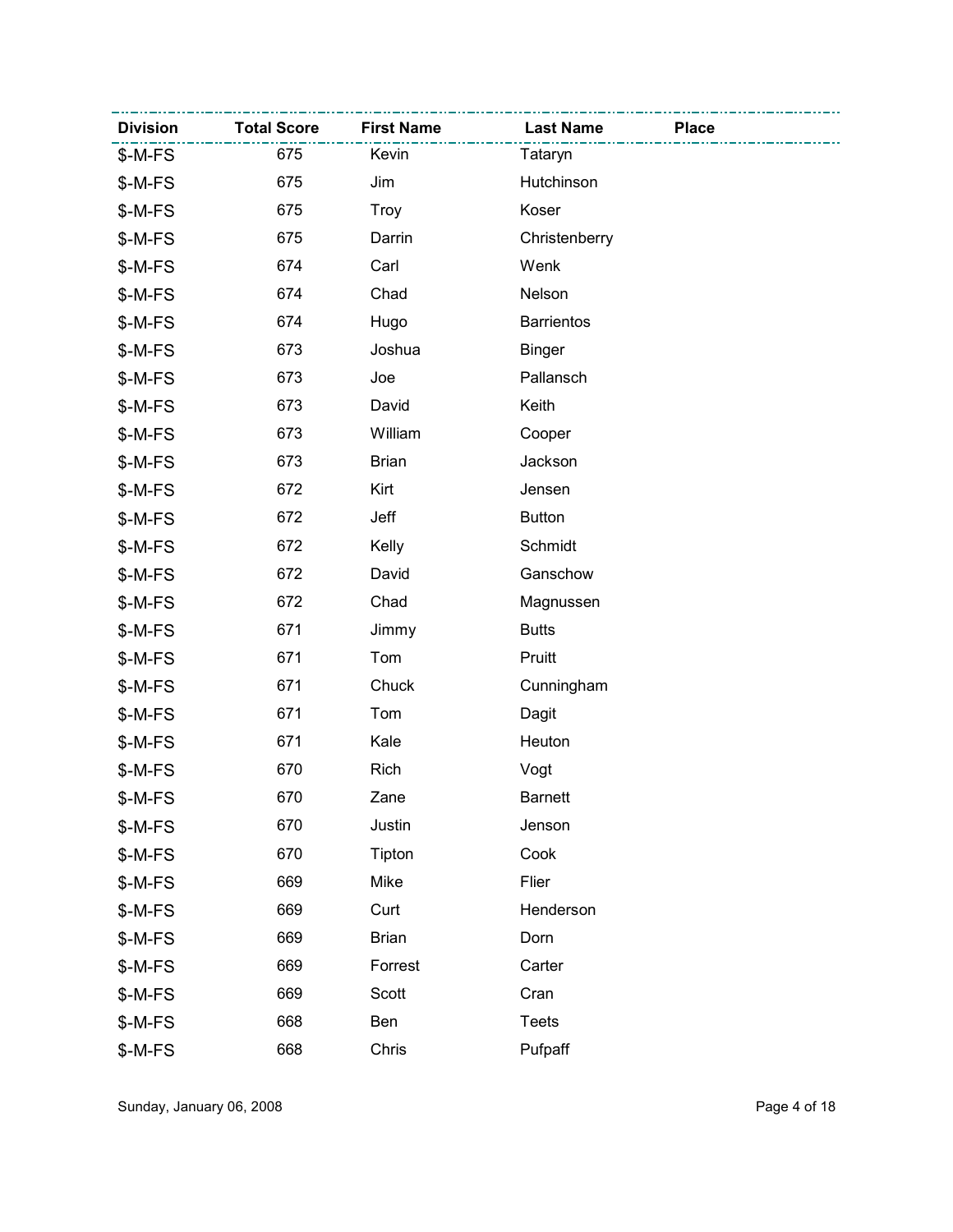| <b>Division</b> | <b>Total Score</b> | <b>First Name</b> | <b>Last Name</b>  | <b>Place</b> |
|-----------------|--------------------|-------------------|-------------------|--------------|
| \$-M-FS         | 666                | Ken               | Robie             |              |
| $$-M-FS$        | 665                | Chris             | Cooper            |              |
| $$-M-FS$        | 664                | Tim               | Sargent           |              |
| $$-M-FS$        | 664                | Shane             | Minor             |              |
| \$-M-FS         | 663                | Greg              | Haugsness         |              |
| $$-M-FS$        | 663                | Bill              | Schuh             |              |
| \$-M-FS         | 661                | Tom               | Bloechl           |              |
| $$-M-FS$        | 659                | Ray               | Manfull           |              |
| \$-M-FS         | 659                | Mace              | VanBlaircom       |              |
| $$-M-FS$        | 658                | Mark              | MacDonald         |              |
| \$-M-FS         | 657                | Ed                | Horn              |              |
| $$-M-FS$        | 657                | Jeff              | Heeg              |              |
| \$-M-FS         | 654                | <b>Steve</b>      | Tuveson           |              |
| \$-M-FS         | 652                | <b>Bret</b>       | Staal             |              |
| \$-M-FS         | 651                | Trent             | Kleeberger        |              |
| \$-M-FS         | 647                | Randy             | Owsley            |              |
| \$-M-FS         | 644                | Michael           | Kozlowicz         |              |
| \$-M-FS         | 642                | Jeremy            | Steinle           |              |
| \$-M-FS         | 639                | Noah              | Lambert           |              |
| $$-M-FS$        | 635                | <b>Steve</b>      | Hickman           |              |
| $$-M-FS$        | 630                | Rob               | Monrad            |              |
| \$-M-FS         | 589                | Randy             | Morrison          |              |
| \$-M-FS         | 586                | Robby             | Morrison          |              |
| \$-M-FS         | 349                | Scott             | <b>McQuestion</b> |              |
| \$-M-FS         | 349                | Mike              | Hudson            |              |
| \$-M-FS         | 345                | Mark              | Ryan              |              |
| \$-M-FS         | 340                | Gary              | Orr               |              |
| \$-M-FS         | 333                | Dennis            | Clausen           |              |
| \$-M-FS         | $\pmb{0}$          | KJ                | Polish            |              |
| \$-M-FS         | 0                  | David             | Roth              |              |
| \$-M-FS         | 0                  | DeWayne           | Keegel            |              |
| \$-M-FS         | 0                  | Troy              | Wesley            |              |
| \$-M-FS         | 0                  | Chris             | Van Gerpen        |              |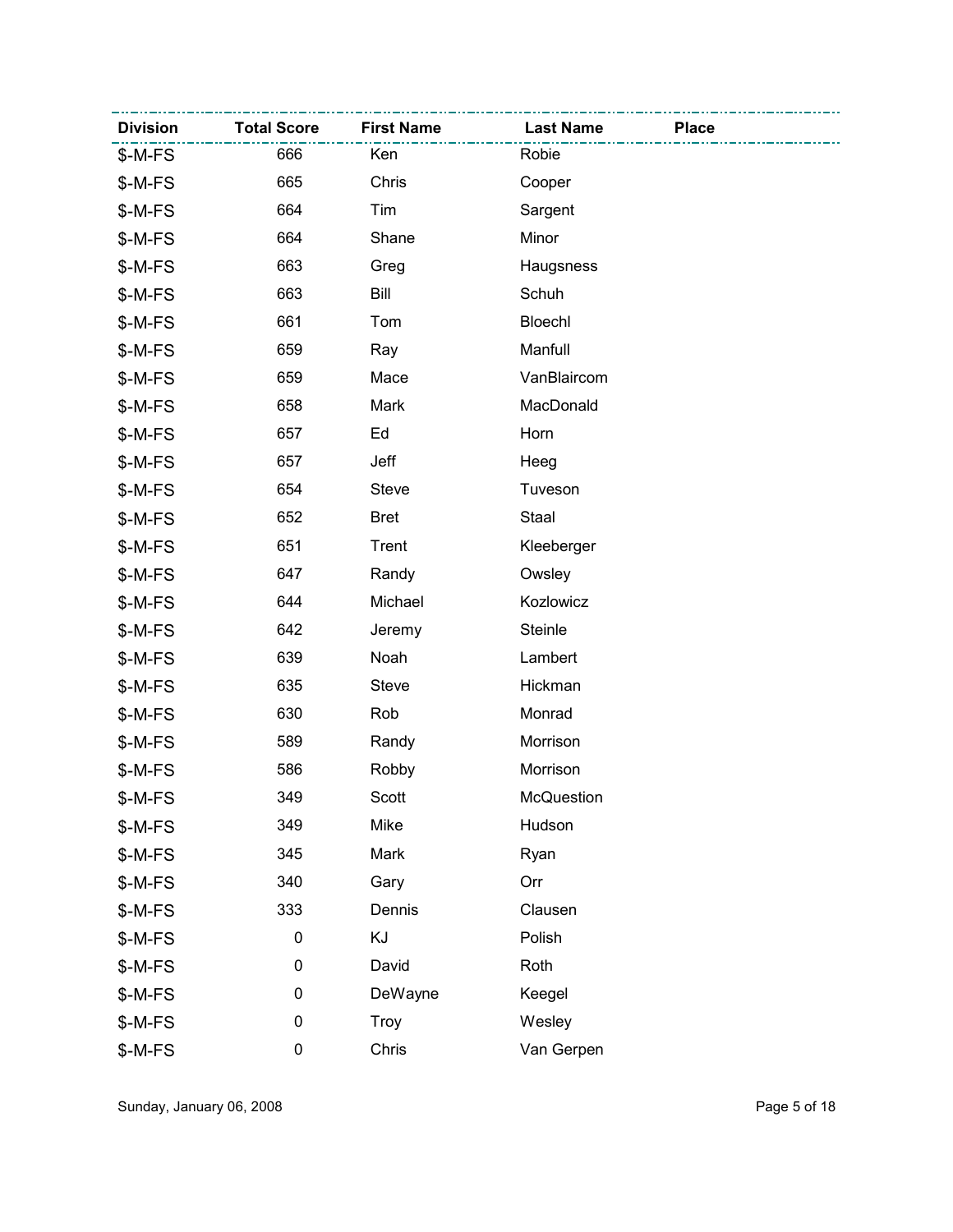| <b>Division</b> | <b>Total Score</b> | <b>First Name</b> | <b>Last Name</b> | <b>Place</b>     |
|-----------------|--------------------|-------------------|------------------|------------------|
| \$-M-FS         | 0                  | Chris             | Glass            |                  |
| $$-M-FS$        | 0                  | Gene              | Goddard          |                  |
| \$-M-FS         | 0                  | Todd              | Nelson           |                  |
|                 |                    |                   |                  |                  |
| $$-M-FS-L$      | 643                | Rodney            | Huffman          | 1st - \$371.42   |
| $$-M-FS-L$      | 643                | Chuck             | Campbell         | 2nd - \$212.24   |
| $$-M-FS-L$      | 643                | Dustin            | Landsinger       | 3rd - \$138.77   |
| $$-M-FS-L$      | 641                | Robert            | Besanceney       | 4th - \$93.88    |
| $$-M-FS-L$      | 633                | Guy               | Rose             |                  |
| $$-M-FS-L$      | 622                | Emory             | Budzinski        |                  |
| $$-M-FS-L$      | 617                | Randall           | Wellings         |                  |
| \$-M-FS-L       | 613                | Gary              | Rigney           |                  |
| $$-M-FS-L$      | 604                | <b>Bruce</b>      | Clarson          |                  |
| $$-M-FS-L$      | 599                | Kim               | Meester          |                  |
| \$-M-FS-L       | 297                | Mark              | Huntsman         |                  |
|                 |                    |                   |                  |                  |
| \$-M-OLY        | 448                | Raymond           | <b>Borglum</b>   | 1st - \$74.21    |
|                 |                    |                   |                  |                  |
| \$-SR-M-FS      | 674                | Dee               | Wilde            | 1st - \$1,000.00 |
| \$-SR-M-FS      | 669                | Jeffrey           | Hunt             | 2nd - \$262.41   |
| \$-SR-M-FS      | 667                | Michael           | Strassman        | 3rd - \$185.45   |
| \$-SR-M-FS      | 667                | Randy             | Rutledge         | 4th - \$128.68   |
| \$-SR-M-FS      | 666                | Donald            | Fromm            | 5th - \$109.76   |
| \$-SR-M-FS      | 664                | Stephen           | Boylan           | 6th - \$92.10    |
| \$-SR-M-FS      | 663                | Phil              | McCoy            |                  |
| \$-SR-M-FS      | 661                | Jim               | <b>Burns</b>     |                  |
| \$-SR-M-FS      | 661                | Roger             | Wilson           |                  |
| \$-SR-M-FS      | 655                | Larry             | Durham           |                  |
| \$-SR-M-FS      | 653                | <b>Burley</b>     | Hall             |                  |
| \$-SR-M-FS      | 651                | Rod               | MacDonald        |                  |
| \$-SR-M-FS      | 647                | <b>Bruce</b>      | Trimble          |                  |
| \$-SR-M-FS      | 647                | Jim               | Krumel           |                  |
| \$-SR-M-FS      | 646                | Vartan            | Malkasian        |                  |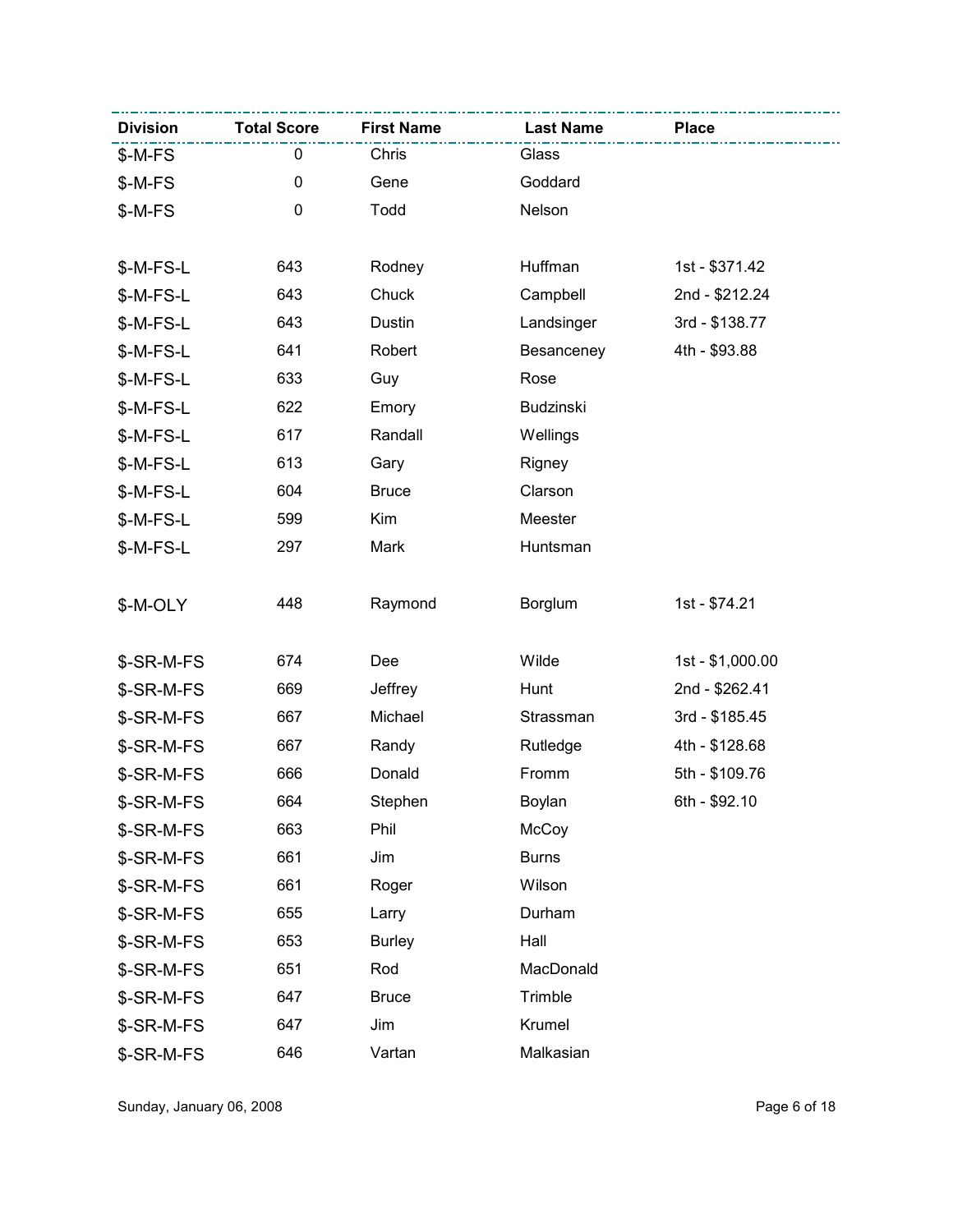| <b>Division</b> | <b>Total Score</b> | <b>First Name</b> | <b>Last Name</b>  | <b>Place</b>   |
|-----------------|--------------------|-------------------|-------------------|----------------|
| \$-SR-M-FS      | 583                | John              | Carlson           |                |
| \$-SR-M-FS      | 341                | Mike              | Little            |                |
|                 |                    |                   |                   |                |
| \$-SR-M-FS-L    | 613                | Dallas            | <b>Brakeville</b> | 1st - \$148.42 |
| \$-SR-M-FS-L    | 553                | Ken               | Yeater            |                |
|                 |                    |                   |                   |                |
| A-F-BH-FS       | 633                | Julene            | Hakl              | 1st            |
| A-F-BH-FS       | 613                | Marcia            | Jones             | 2nd            |
| A-F-BH-FS       | 582                | Barb              | Sharp             |                |
| A-F-BH-FS       | 580                | Deb               | Collins           |                |
| A-F-BH-FS       | 510                | Melanie           | Steinle           |                |
|                 |                    |                   |                   |                |
| A-F-BH-FS-L     | 611                | Erica             | Strassman         | 1st            |
|                 |                    |                   |                   |                |
| A-F-FS          | 664                | Julia             | Stover            | 1st            |
| A-F-FS          | 663                | Jodi              | Rycerz            | 2nd            |
| A-F-FS          | 651                | Renee             | Powell            | 3rd            |
| A-F-FS          | 647                | Dani              | Schulteti         |                |
| A-F-FS          | 647                | Paula             | Wilson            |                |
| A-F-FS          | 643                | Miranda           | Rosenthal         |                |
| A-F-FS          | 642                | Dee               | <b>Starnes</b>    |                |
| A-F-FS          | 638                | Amy               | <b>Tibbits</b>    |                |
| A-F-FS          | 634                | <b>Brenda</b>     | Temperly          |                |
| A-F-FS          | 625                | Serena            | Finley            |                |
| A-F-FS          | 616                | Laura             | Rosenthal         |                |
| A-F-FS          | 609                | Sharon            | Wadekamper        |                |
| A-F-FS          | 607                | Meletta           | Cran              |                |
| A-F-FS          | 605                | Julie             | Price             |                |
| A-F-FS          | 603                | Rachel            | Hanson            |                |
| A-F-FS          | 598                | Kathy             | Potter            |                |
| A-F-FS          | 595                | Kathy             | Rustin-Westphal   |                |
| A-F-FS          | 591                | Kim               | Fifer             |                |
| A-F-FS          | 590                | Colette           | Weiser            |                |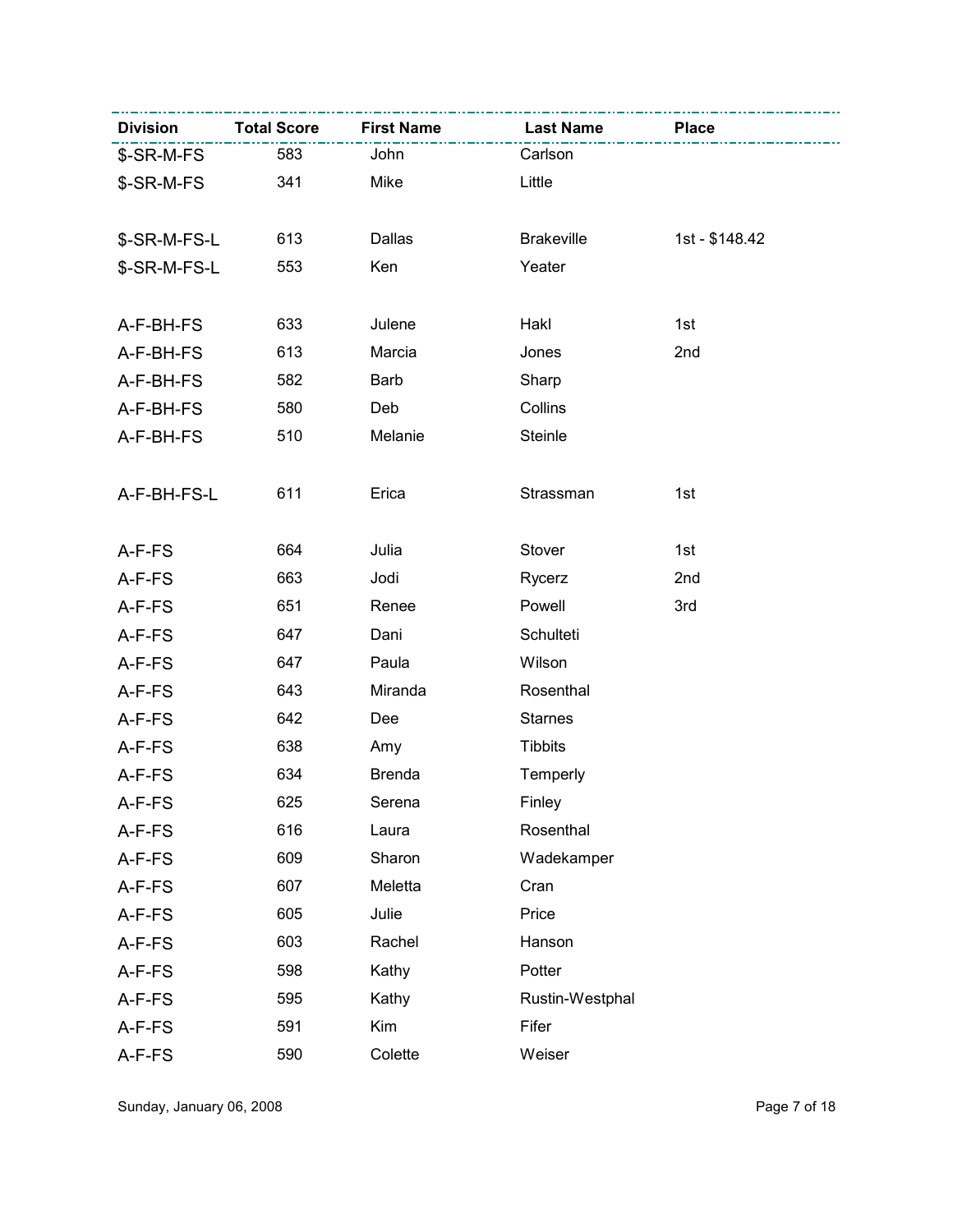| <b>Division</b> | <b>Total Score</b> | <b>First Name</b> | <b>Last Name</b> | <b>Place</b> |  |
|-----------------|--------------------|-------------------|------------------|--------------|--|
| A-F-FS          | 583                | Terri             | Thornton         |              |  |
| A-F-FS          | 577                | Abby              | Neigebauer       |              |  |
| A-F-FS          | 564                | Dana              | Wilson           |              |  |
| A-F-FS          | $\pmb{0}$          | Karen             | Gallion          |              |  |
| A-F-FS          | 0                  | Mary              | Wymore           |              |  |
| A-F-FS          | 0                  | Louan             | Friend           |              |  |
|                 |                    |                   |                  |              |  |
| A-F-FS-L        | 561                | Darshan           | Nohner           | 1st          |  |
| A-F-FS-L        | 514                | Samantha          | Lease            |              |  |
|                 |                    |                   |                  |              |  |
| A-F-OLY         | 566                | Miranda           | Leek             | 1st          |  |
| A-F-OLY         | 532                | Jennifer          | Folstad          |              |  |
|                 |                    |                   |                  |              |  |
| A-M-BB          | 514                | Dale              | Logsdon          | 1st          |  |
|                 |                    |                   |                  |              |  |
| A-M-BH-FS       | 667                | David             | Harms            | 1st          |  |
| A-M-BH-FS       | 665                | BJ                | Deaton           | 2nd          |  |
| A-M-BH-FS       | 662                | Keith             | Rosenthal        | 3rd          |  |
| A-M-BH-FS       | 659                | Chad              | Varner           |              |  |
| A-M-BH-FS       | 659                | Joe               | Gibbs            |              |  |
| A-M-BH-FS       | 655                | Bob               | Shipman          |              |  |
| A-M-BH-FS       | 653                | Calvin            | Swank            |              |  |
| A-M-BH-FS       | 649                | Paul              | Stepka           |              |  |
| A-M-BH-FS       | 647                | <b>Braden</b>     | Mook             |              |  |
| A-M-BH-FS       | 645                | Phil              | Kelly            |              |  |
| A-M-BH-FS       | 645                | Wade              | Puckett          |              |  |
| A-M-BH-FS       | 642                | Matthew           | Hamilton         |              |  |
| A-M-BH-FS       | 640                | Todd              | Hanten           |              |  |
| A-M-BH-FS       | 639                | <b>Brian</b>      | Mook             |              |  |
| A-M-BH-FS       | 637                | Ivan              | Madson           |              |  |
| A-M-BH-FS       | 632                | Tommy             | Kakoulias        |              |  |
| A-M-BH-FS       | 632                | Tony              | Schema           |              |  |
| A-M-BH-FS       | 632                | Paul              | Hubbard          |              |  |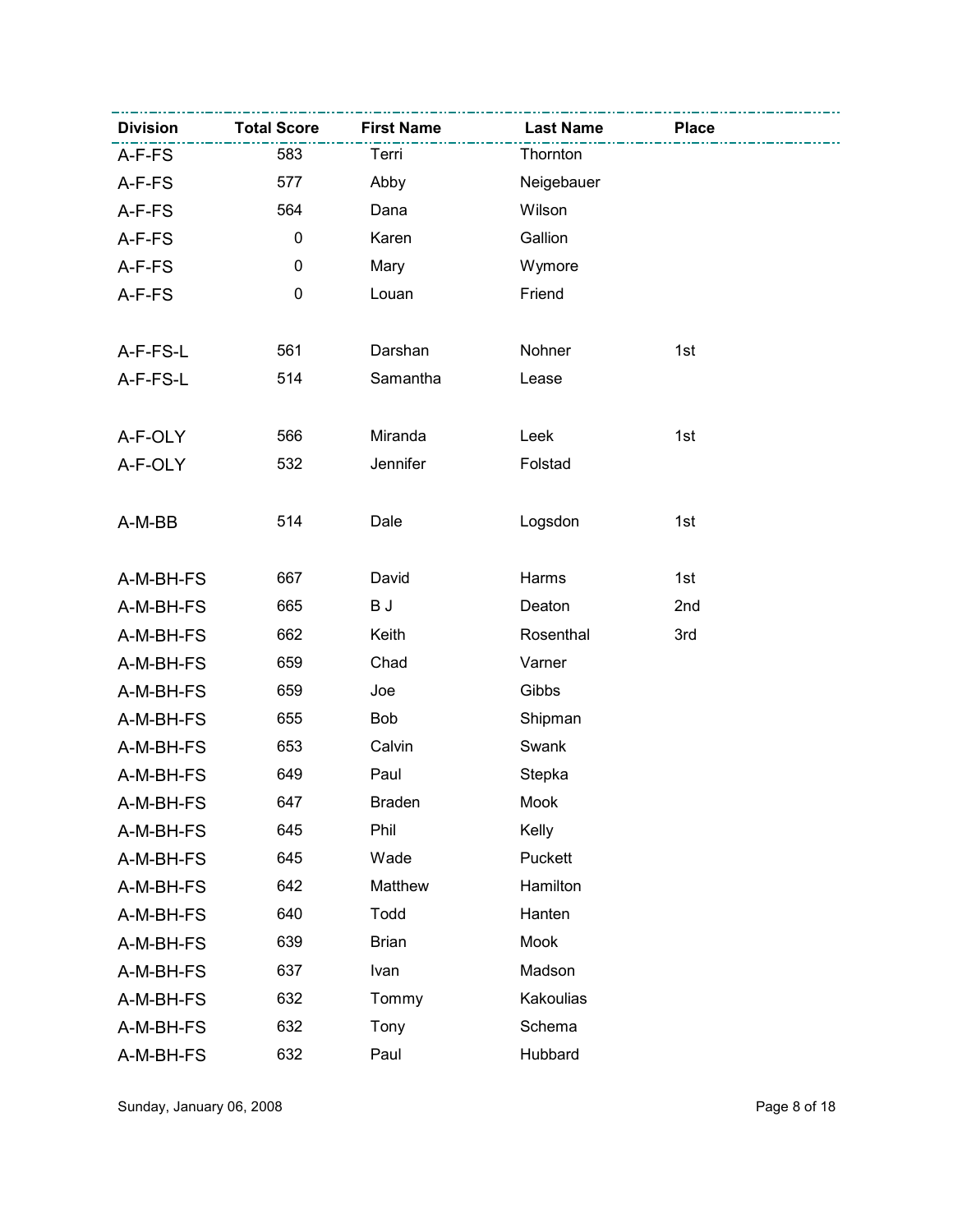| <b>Division</b> | <b>Total Score</b> | <b>First Name</b> | <b>Last Name</b> | <b>Place</b> |
|-----------------|--------------------|-------------------|------------------|--------------|
| A-M-BH-FS       | 631                | Mike              | Lind             |              |
| A-M-BH-FS       | 629                | Jeff              | Inlow            |              |
| A-M-BH-FS       | 629                | Mark              | Hassel           |              |
| A-M-BH-FS       | 628                | Warren            | Rush             |              |
| A-M-BH-FS       | 628                | Tim               | Collins          |              |
| A-M-BH-FS       | 627                | <b>Bret</b>       | Skellenger       |              |
| A-M-BH-FS       | 622                | Matt              | Merical          |              |
| A-M-BH-FS       | 619                | Randy             | Petersburg       |              |
| A-M-BH-FS       | 605                | <b>Brian</b>      | Skellenger       |              |
| A-M-BH-FS       | 604                | Dave              | Eckes            |              |
| A-M-BH-FS       | 602                | Dale              | <b>Brock</b>     |              |
| A-M-BH-FS       | 602                | Mark              | Linser           |              |
| A-M-BH-FS       | 601                | Jack              | Vanzee           |              |
| A-M-BH-FS       | 600                | Jim               | Rumps            |              |
| A-M-BH-FS       | 589                | Justin            | Rush             |              |
| A-M-BH-FS       | 579                | Doug              | <b>Blumer</b>    |              |
| A-M-BH-FS       | 574                | Glen              | Gaul             |              |
| A-M-BH-FS       | 569                | Troy              | Powell           |              |
| A-M-BH-FS       | 567                | Todd              | Nepper           |              |
| A-M-BH-FS       | 550                | <b>Steve</b>      | Roths            |              |
| A-M-BH-FS       | 472                | Andrew            | Blinkmann        |              |
| A-M-BH-FS       | 322                | Dennis            | <b>Brimeyer</b>  |              |
| A-M-BH-FS       | 304                | Keith             | Bakey            |              |
| A-M-BH-FS       | 0                  | Jon               | McKenzie         |              |
|                 |                    |                   |                  |              |
| A-M-BH-FS-L     | 600                | Dean              | Conrad           | 1st          |
| A-M-BH-FS-L     | 591                | Joel              | Goodman          |              |
|                 |                    |                   |                  |              |
| A-M-FS          | 685                | Ryan              | Herold           | 1st          |
| A-M-FS          | 678                | Mark              | Edstrom          | 2nd          |
| A-M-FS          | 676                | <b>Nick</b>       | Jayne            | 3rd          |
| A-M-FS          | 676                | <b>Steve</b>      | Huber            |              |
| A-M-FS          | 676                | Jody              | Pletan           |              |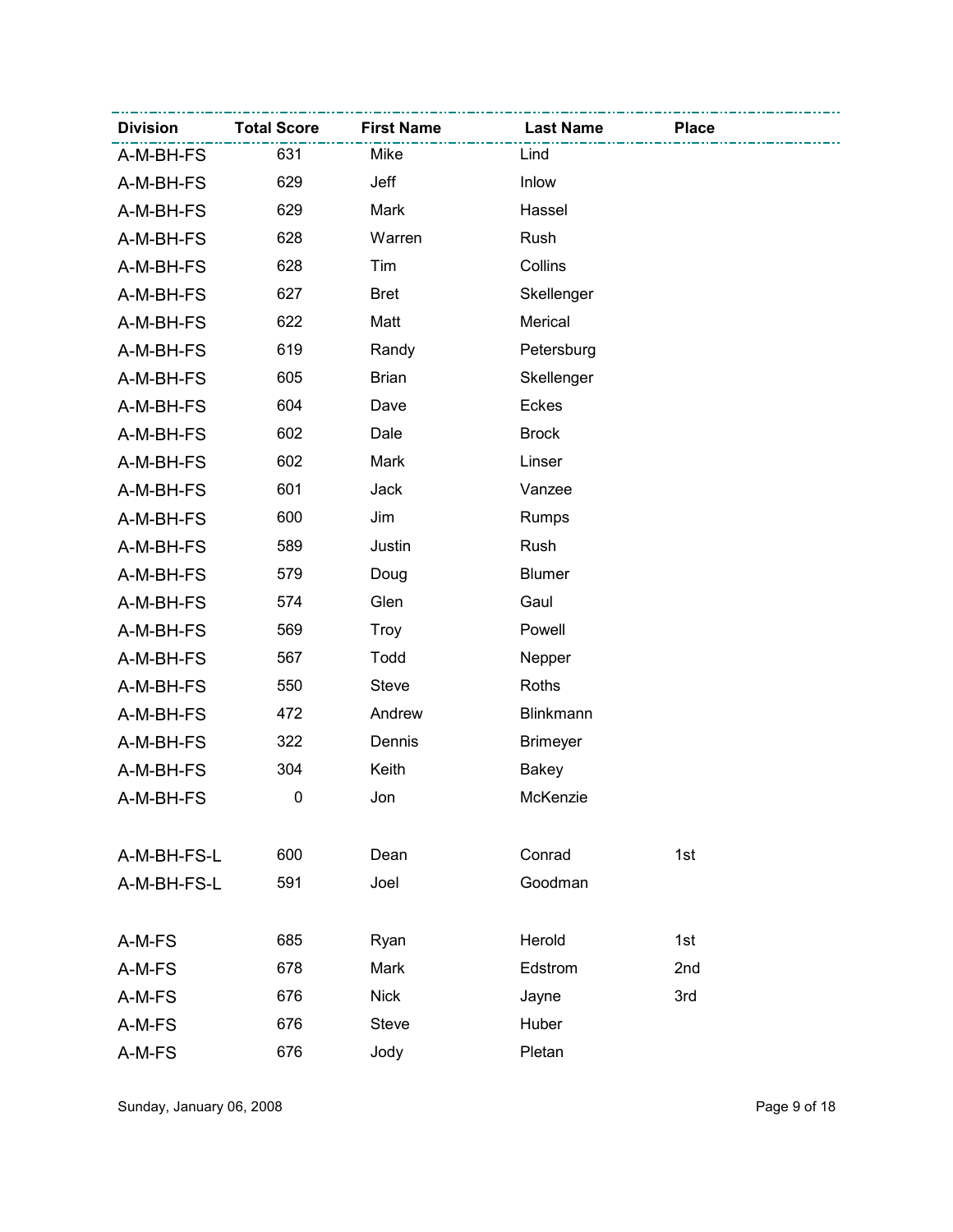| <b>Division</b> | <b>Total Score</b> | <b>First Name</b> | <b>Last Name</b> | <b>Place</b> |
|-----------------|--------------------|-------------------|------------------|--------------|
| A-M-FS          | 676                | Blake             | Lefler           |              |
| A-M-FS          | 675                | Jay               | Hass             |              |
| A-M-FS          | 675                | Ross              | Lazarov          |              |
| A-M-FS          | 674                | Matt              | Graesch          |              |
| A-M-FS          | 673                | Jeff              | Moore            |              |
| A-M-FS          | 671                | Jason             | Gnagey           |              |
| A-M-FS          | 669                | Dan               | <b>Bieszk</b>    |              |
| A-M-FS          | 669                | Pat               | Caine            |              |
| A-M-FS          | 669                | Matt              | Wilcox           |              |
| A-M-FS          | 669                | Randy             | Temperley        |              |
| A-M-FS          | 668                | Josh              | Hawley           |              |
| A-M-FS          | 667                | Todd              | Gallaty          |              |
| A-M-FS          | 667                | Jim               | Philp            |              |
| A-M-FS          | 666                | Tim               | Saxwold          |              |
| A-M-FS          | 666                | Tom               | Hermann          |              |
| A-M-FS          | 666                | Alex              | Kingery          |              |
| A-M-FS          | 665                | Jim               | Hunt             |              |
| A-M-FS          | 665                | Sean              | Yetz             |              |
| A-M-FS          | 663                | Hamid             | Motallebi        |              |
| A-M-FS          | 663                | Craig             | Adamson          |              |
| A-M-FS          | 662                | Dustin            | Whitehorse       |              |
| A-M-FS          | 661                | Eric              | Davis            |              |
| A-M-FS          | 661                | <b>Brett</b>      | Wobschall        |              |
| A-M-FS          | 661                | Trent             | <b>Teets</b>     |              |
| A-M-FS          | 661                | Charlie           | Smiley           |              |
| A-M-FS          | 661                | Dustin            | Eckes            |              |
| A-M-FS          | 660                | Larry             | Mestad           |              |
| A-M-FS          | 660                | <b>Steve</b>      | Stover           |              |
| A-M-FS          | 660                | Wayne             | <b>Stiles</b>    |              |
| A-M-FS          | 660                | <b>Brett</b>      | Nibbe            |              |
| A-M-FS          | 660                | Dale              | Determan         |              |
| A-M-FS          | 659                | <b>Steve</b>      | Wuger            |              |
| A-M-FS          | 659                | Mike              | Payne            |              |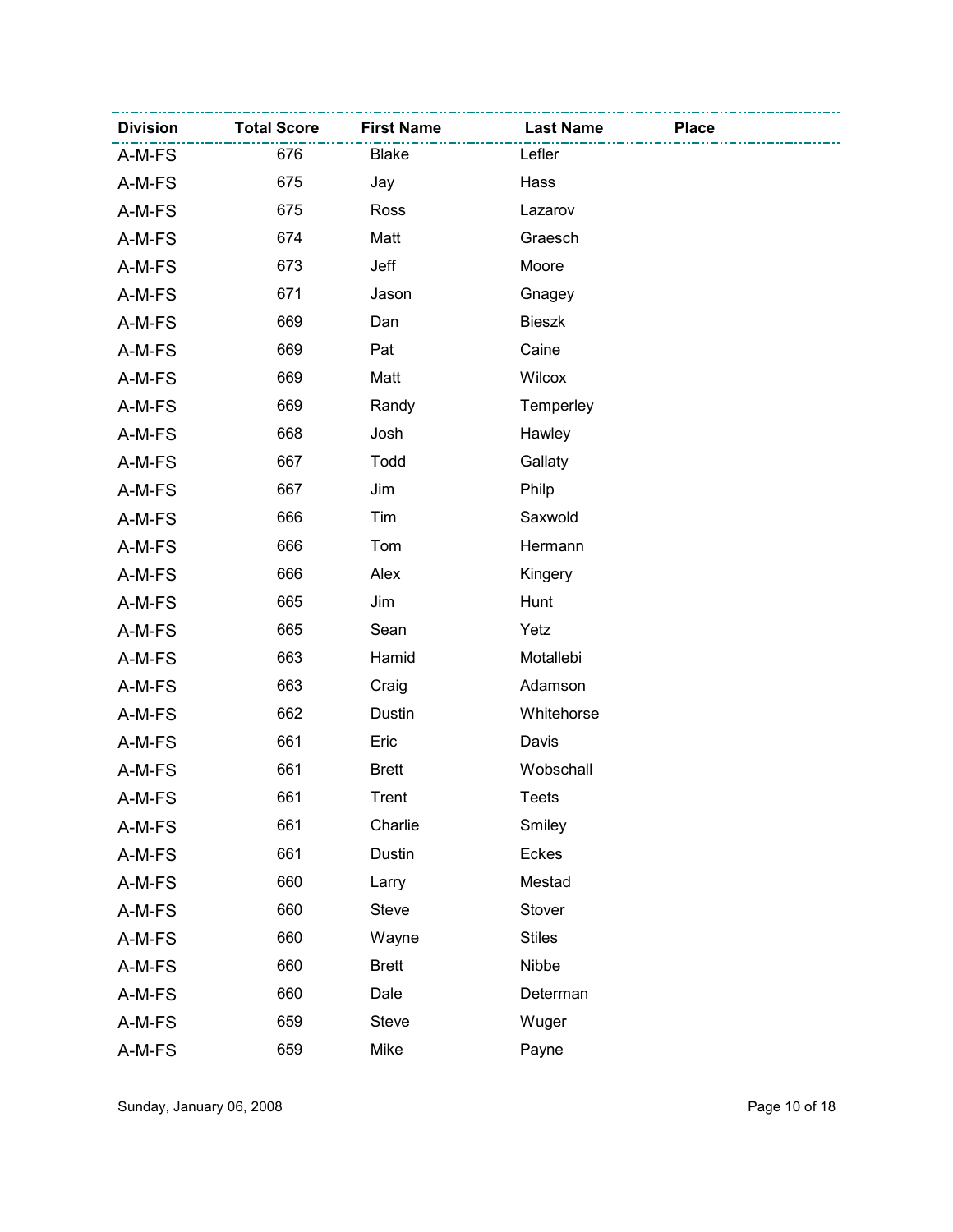| <b>Division</b> | <b>Total Score</b> | <b>First Name</b> | <b>Last Name</b> | <b>Place</b> |
|-----------------|--------------------|-------------------|------------------|--------------|
| A-M-FS          | 659                | <b>Kris</b>       | Lappala          |              |
| A-M-FS          | 658                | Isaac             | Nellessen        |              |
| A-M-FS          | 658                | Jerry             | Miller           |              |
| A-M-FS          | 658                | Jack              | Gibson           |              |
| A-M-FS          | 657                | Jeff              | Mohr             |              |
| A-M-FS          | 657                | Craig             | Waite            |              |
| A-M-FS          | 657                | <b>Steve</b>      | Kloos            |              |
| A-M-FS          | 657                | Chad              | Sunner           |              |
| A-M-FS          | 657                | Jim               | Huttel           |              |
| A-M-FS          | 657                | Tony              | Marino           |              |
| A-M-FS          | 656                | Tim               | Rustad           |              |
| A-M-FS          | 656                | Tim               | <b>Tibbits</b>   |              |
| A-M-FS          | 656                | Paul              | Fay              |              |
| A-M-FS          | 656                | Dale              | Wilson           |              |
| A-M-FS          | 655                | <b>Steve</b>      | Washena          |              |
| A-M-FS          | 655                | Telo              | Ebert            |              |
| A-M-FS          | 655                | Carl              | Johnson          |              |
| A-M-FS          | 655                | Mike              | Ryan             |              |
| A-M-FS          | 654                | Tony              | Bergh            |              |
| A-M-FS          | 654                | Shannon           | <b>Starry</b>    |              |
| A-M-FS          | 654                | Mike              | Hindmarsh        |              |
| A-M-FS          | 653                | Martin            | Singletary       |              |
| A-M-FS          | 653                | Dan               | Nagel            |              |
| A-M-FS          | 653                | Ben               | Hesse            |              |
| A-M-FS          | 653                | <b>Brett</b>      | Graeve           |              |
| A-M-FS          | 652                | Anthony           | Schmidt          |              |
| A-M-FS          | 652                | Jonathan          | Powell           |              |
| A-M-FS          | 652                | John              | Heying           |              |
| A-M-FS          | 651                | Robert            | Webber           |              |
| A-M-FS          | 651                | Jesse             | Steinhoff        |              |
| A-M-FS          | 651                | Jeff              | Miller           |              |
| A-M-FS          | 650                | Cary              | Holmgren         |              |
| A-M-FS          | 650                | Perry             | Erdahl           |              |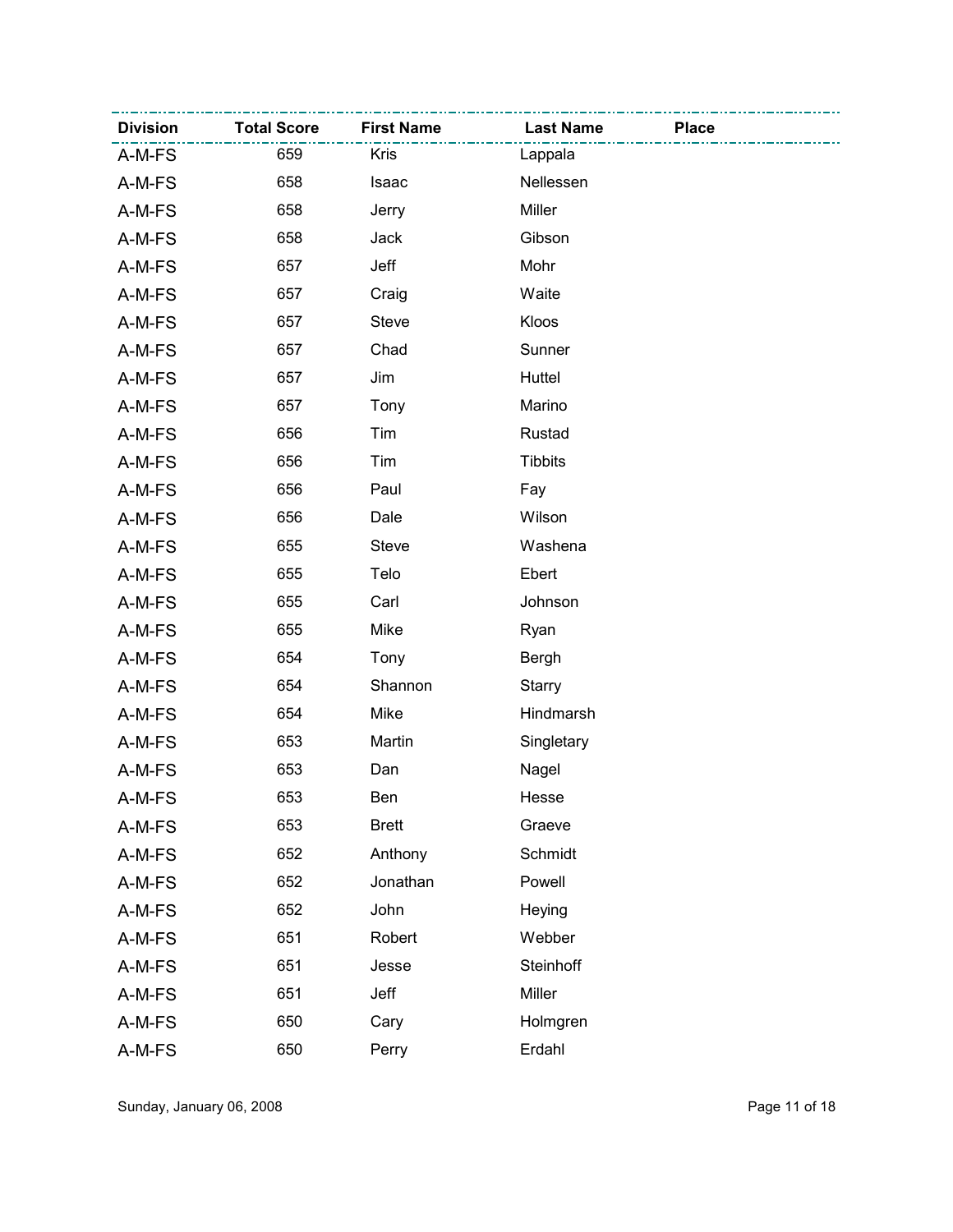| <b>Division</b> | <b>Total Score</b> | <b>First Name</b> | <b>Last Name</b> | <b>Place</b> |
|-----------------|--------------------|-------------------|------------------|--------------|
| A-M-FS          | 649                | John              | Plummer          |              |
| A-M-FS          | 649                | <b>Brett</b>      | Nelson           |              |
| A-M-FS          | 649                | Allen             | Petersen         |              |
| A-M-FS          | 648                | Forrest           | Goodman          |              |
| A-M-FS          | 647                | <b>Terry</b>      | Lowe             |              |
| A-M-FS          | 647                | Ron               | Teufel           |              |
| A-M-FS          | 647                | Phil              | Kelly            |              |
| A-M-FS          | 647                | Todd              | Hull             |              |
| A-M-FS          | 646                | Jeff              | Winter           |              |
| A-M-FS          | 645                | William           | Mohn             |              |
| A-M-FS          | 644                | Ron               | Webb             |              |
| A-M-FS          | 644                | Jerry             | Kramer           |              |
| A-M-FS          | 643                | Patrick           | Donovan          |              |
| A-M-FS          | 643                | Boyd              | Mathes           |              |
| A-M-FS          | 642                | Maurice           | Stowell          |              |
| A-M-FS          | 641                | <b>Bryon</b>      | Haugsness        |              |
| A-M-FS          | 640                | Jeremy            | Wilson           |              |
| A-M-FS          | 640                | Shawn             | Spaeny           |              |
| A-M-FS          | 639                | Paul              | Neigebauer       |              |
| A-M-FS          | 638                | Jeff              | Hanson           |              |
| A-M-FS          | 636                | Ron               | Sykora           |              |
| A-M-FS          | 636                | Tim               | Fierke           |              |
| A-M-FS          | 635                | Michael           | Sweeney          |              |
| A-M-FS          | 634                | Larry             | White            |              |
| A-M-FS          | 634                | David             | <b>Nobis</b>     |              |
| A-M-FS          | 633                | George            | Hinton           |              |
| A-M-FS          | 630                | Tim               | Porter           |              |
| A-M-FS          | 629                | Dan               | <b>Buechner</b>  |              |
| A-M-FS          | 629                | Neil              | Anderson         |              |
| A-M-FS          | 627                | <b>Brent</b>      | Thompson         |              |
| A-M-FS          | 626                | Kelly             | Goldammer        |              |
| A-M-FS          | 625                | Randy             | <b>DeVries</b>   |              |
| A-M-FS          | 625                | <b>Blake</b>      | Novak            |              |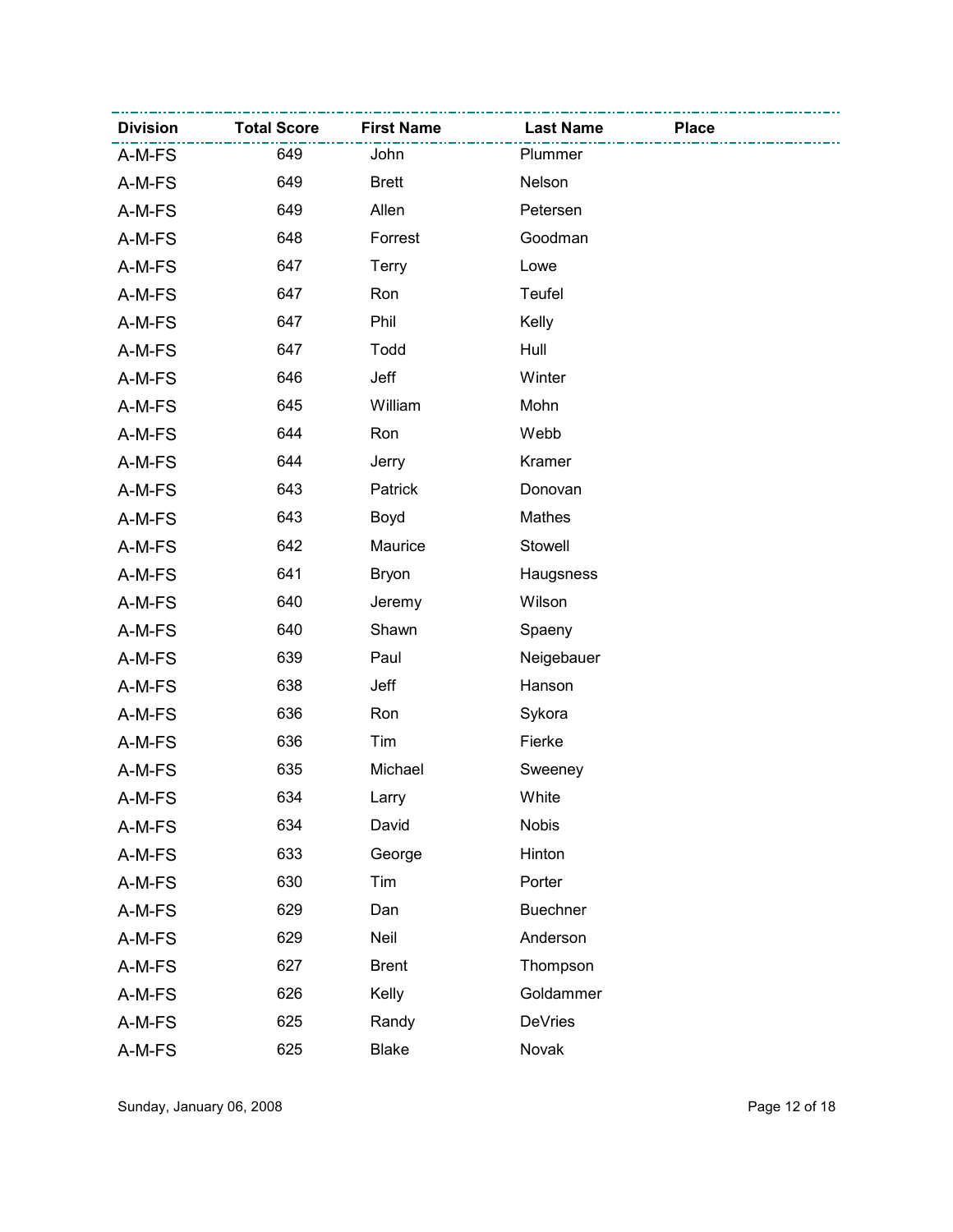| <b>Division</b> | <b>Total Score</b> | <b>First Name</b> | <b>Last Name</b> | <b>Place</b> |
|-----------------|--------------------|-------------------|------------------|--------------|
| A-M-FS          | 624                | Howard            | Thornton         |              |
| A-M-FS          | 622                | Ross              | <b>Bretsch</b>   |              |
| A-M-FS          | 621                | <b>Tyler</b>      | Heck             |              |
| A-M-FS          | 620                | Mike              | Walter           |              |
| A-M-FS          | 620                | <b>Terry</b>      | Grebner          |              |
| A-M-FS          | 619                | Paul              | Rupar            |              |
| A-M-FS          | 616                | Joe               | Mixer            |              |
| A-M-FS          | 613                | Jerry             | Hoppe            |              |
| A-M-FS          | 612                | Joe               | <b>Barbieur</b>  |              |
| A-M-FS          | 612                | Forest            | Davis            |              |
| A-M-FS          | 611                | Scott             | Wymore Sr        |              |
| A-M-FS          | 610                | Terry             | Benskin          |              |
| A-M-FS          | 609                | Matthew           | Reny             |              |
| A-M-FS          | 608                | Deone             | Johnson          |              |
| A-M-FS          | 608                | Joe               | Zafft            |              |
| A-M-FS          | 607                | Scott             | Fifer            |              |
| A-M-FS          | 607                | Jeremy            | Widmer           |              |
| A-M-FS          | 606                | Wade              | Salzer           |              |
| A-M-FS          | 604                | Matt              | Olson            |              |
| A-M-FS          | 604                | Mark              | Lemmon           |              |
| A-M-FS          | 603                | Mark              | Eggers           |              |
| A-M-FS          | 603                | Kermit            | Parsons          |              |
| A-M-FS          | 602                | Jeffrey           | Page             |              |
| A-M-FS          | 600                | Paul              | Goin             |              |
| A-M-FS          | 600                | Donald            | Flaig            |              |
| A-M-FS          | 596                | Mike              | Fink             |              |
| A-M-FS          | 595                | John              | Shappell         |              |
| A-M-FS          | 595                | John              | Rapp             |              |
| A-M-FS          | 590                | Tom               | Zeuli            |              |
| A-M-FS          | 590                | Chad              | <b>Byers</b>     |              |
| A-M-FS          | 582                | Terry             | Wright           |              |
| A-M-FS          | 577                | Scott             | Westphal         |              |
| A-M-FS          | 496                | David             | Henderson        |              |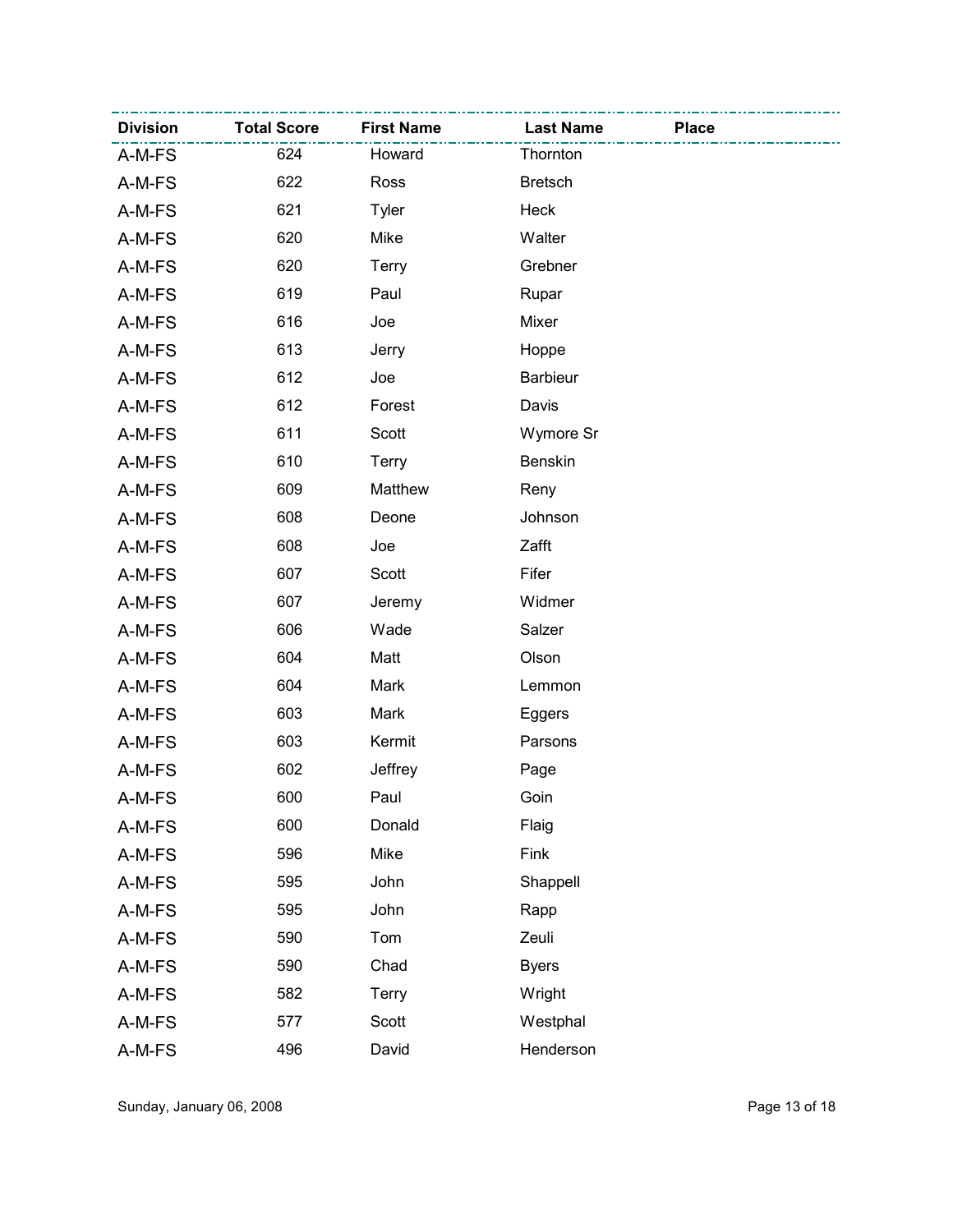| <b>Division</b> | <b>Total Score</b> | <b>First Name</b> | <b>Last Name</b> | <b>Place</b> |  |
|-----------------|--------------------|-------------------|------------------|--------------|--|
| A-M-FS          | 338                | Larry             | Ubben            |              |  |
| A-M-FS          | $\pmb{0}$          | Jamie             | Kirchner         |              |  |
| A-M-FS          | $\mathbf 0$        | Matthew           | Schroeder        |              |  |
| A-M-FS          | $\mathbf 0$        | Jeff              | Wood             |              |  |
|                 |                    |                   |                  |              |  |
| A-M-FS-L        | 581                | Kurtis            | Kramer           | 1st          |  |
| A-M-FS-L        | 578                | Alan              | Klever           | 2nd          |  |
| A-M-FS-L        | 569                | Todd              | Heck             |              |  |
| A-M-FS-L        | 544                | <b>Steve</b>      | Plein            |              |  |
|                 |                    |                   |                  |              |  |
| A-M-OLY         | 560                | Jim               | Hemphill         | 1st          |  |
| A-M-OLY         | 514                | Keith             | Krantz           |              |  |
| A-M-OLY         | 512                | <b>Steve</b>      | Collins          |              |  |
|                 |                    |                   |                  |              |  |
| C-F-BB          | 183                | Rachel            | Nelson           | 1st          |  |
|                 |                    |                   |                  |              |  |
| C-F-FS          | 640                | Anna              | Whitcomb         | 1st          |  |
| C-F-FS          | 626                | Alysa             | Osmondson        | 2nd          |  |
| C-F-FS          | 623                | Molly             | Veith            | 3rd          |  |
| C-F-FS          | 579                | <b>Baille</b>     | Besanceney       |              |  |
| C-F-FS          | 545                | Mackenzie         | Dettman          |              |  |
| C-F-FS          | $\pmb{0}$          | Courtney          | Hutchinson       |              |  |
|                 |                    |                   |                  |              |  |
| C-F-FS-L        | 384                | Kalley            | Rustad           | 1st          |  |
| C-F-FS-L        | 304                | Paige             | Kramer           | 2nd          |  |
| C-F-FS-L        | 274                | Madeline          | <b>Nobis</b>     | 3rd          |  |
|                 |                    |                   |                  |              |  |
| C-M-FS          | 672                | Sam               | Archer           | 1st          |  |
| C-M-FS          | 672                | Josh              | Ryan             | 2nd          |  |
| C-M-FS          | 649                | Nolan             | Nelson           | 3rd          |  |
| C-M-FS          | 629                | Ethan             | Nelson           |              |  |
| C-M-FS          | 622                | <b>Brady</b>      | Clarson          |              |  |
| $C-M-FS$        | 614                | Marcus            | <b>Draves</b>    |              |  |

Sunday, January 06, 2008 **Page 14 of 18**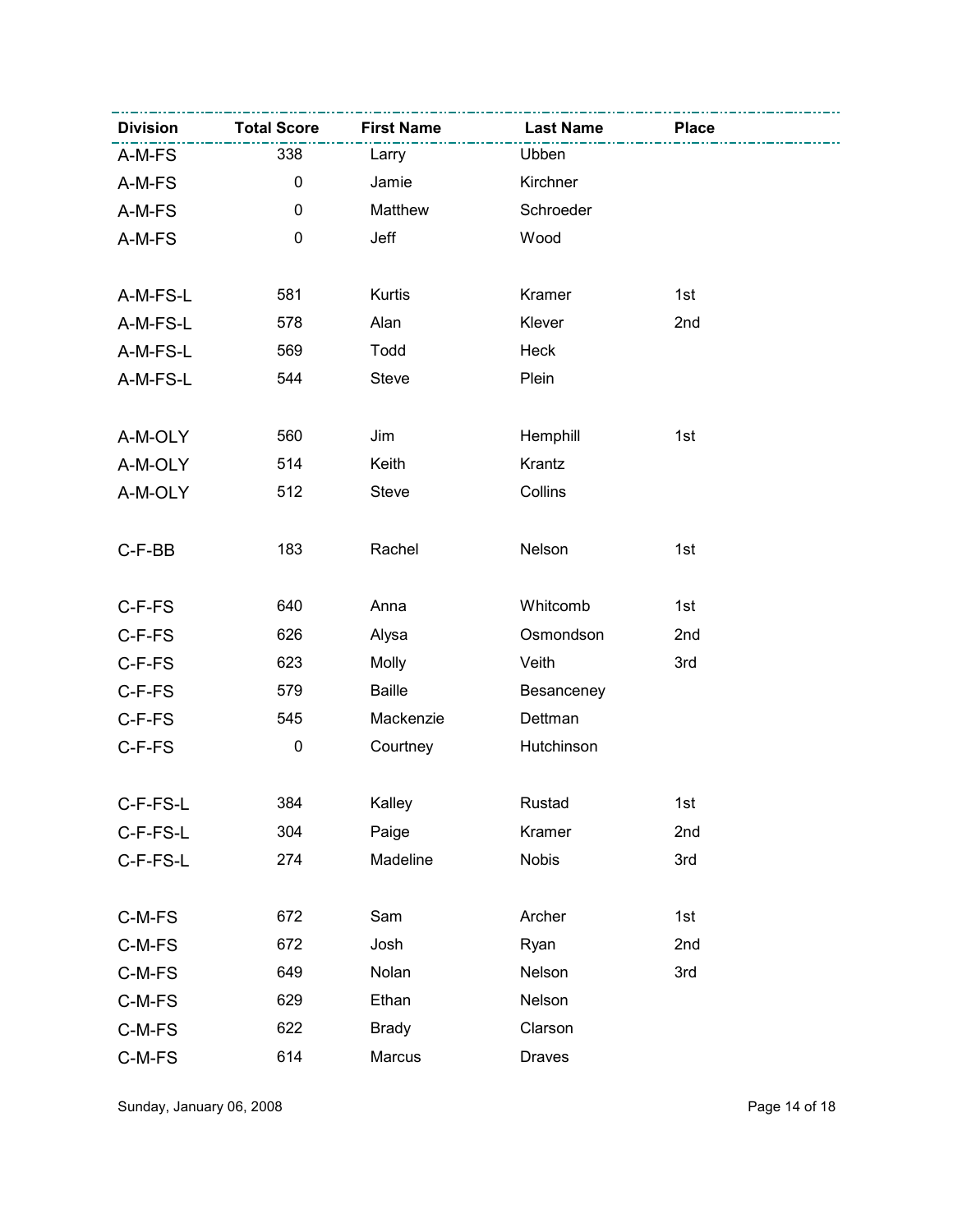| <b>Division</b> | <b>Total Score</b> | <b>First Name</b> | <b>Last Name</b> | <b>Place</b> |
|-----------------|--------------------|-------------------|------------------|--------------|
| C-M-FS          | 604                | Tyler             | <b>Bretsch</b>   |              |
| C-M-FS          | 590                | Joshua            | Hamilton         |              |
| C-M-FS          | 584                | Cheyenne          | <b>Bretsch</b>   |              |
| C-M-FS          | 569                | Jacob             | <b>Strait</b>    |              |
| C-M-FS          | 538                | <b>Tyler</b>      | Smith            |              |
| C-M-FS          | 504                | Scott             | Sather           |              |
| C-M-FS          | 342                | Isaiah            | Vaughan          |              |
| C-M-FS          | 312                | Jake              | Whitcomb         |              |
| C-M-FS          | 308                | William           | Reincheld        |              |
| C-M-FS          | 246                | Kegen             | Fingalsen        |              |
| C-M-FS          | $\mathbf 0$        | Conner            | Hutchinson       |              |
|                 |                    |                   |                  |              |
| C-M-FS-L        | 601                | Joseph            | Price            | 1st          |
| C-M-FS-L        | 140                | Keegan            | <b>Nobis</b>     | 2nd          |
|                 |                    |                   |                  |              |
| SR-F-BH-FS      | 621                | Mary              | Nemec-Wood       | 1st          |
|                 |                    |                   |                  |              |
| SR-F-FS         | 609                | Karol             | Swank            | 1st          |
| SR-F-FS         | 602                | Jan               | Kostka           | 2nd          |
| SR-F-FS         | 577                | Carolyn           | Krengal          |              |
| SR-F-FS         | 540                | Pam               | Mann             |              |
|                 |                    |                   |                  |              |
| SR-M-BH-FS      | 658                | Earl              | Goodman          | 1st          |
| SR-M-BH-FS      | 642                | Russell           | Wood             | 2nd          |
| SR-M-BH-FS      | 626                | Jim               | <b>Borg</b>      |              |
| SR-M-BH-FS      | 586                | Ray               | Jones            |              |
| SR-M-BH-FS      | 581                | Gary              | Kostka           |              |
|                 |                    |                   |                  |              |
| SR-M-BH-FS-L    | 553                | Ken               | Sharp            | 1st          |
|                 |                    |                   |                  |              |
| SR-M-FS         | 661                | Robin             | Mann             | 1st          |
| SR-M-FS         | 661                | Stephen           | Helland          | 2nd          |
| SR-M-FS         | 653                | John              | Kanter           | 3rd          |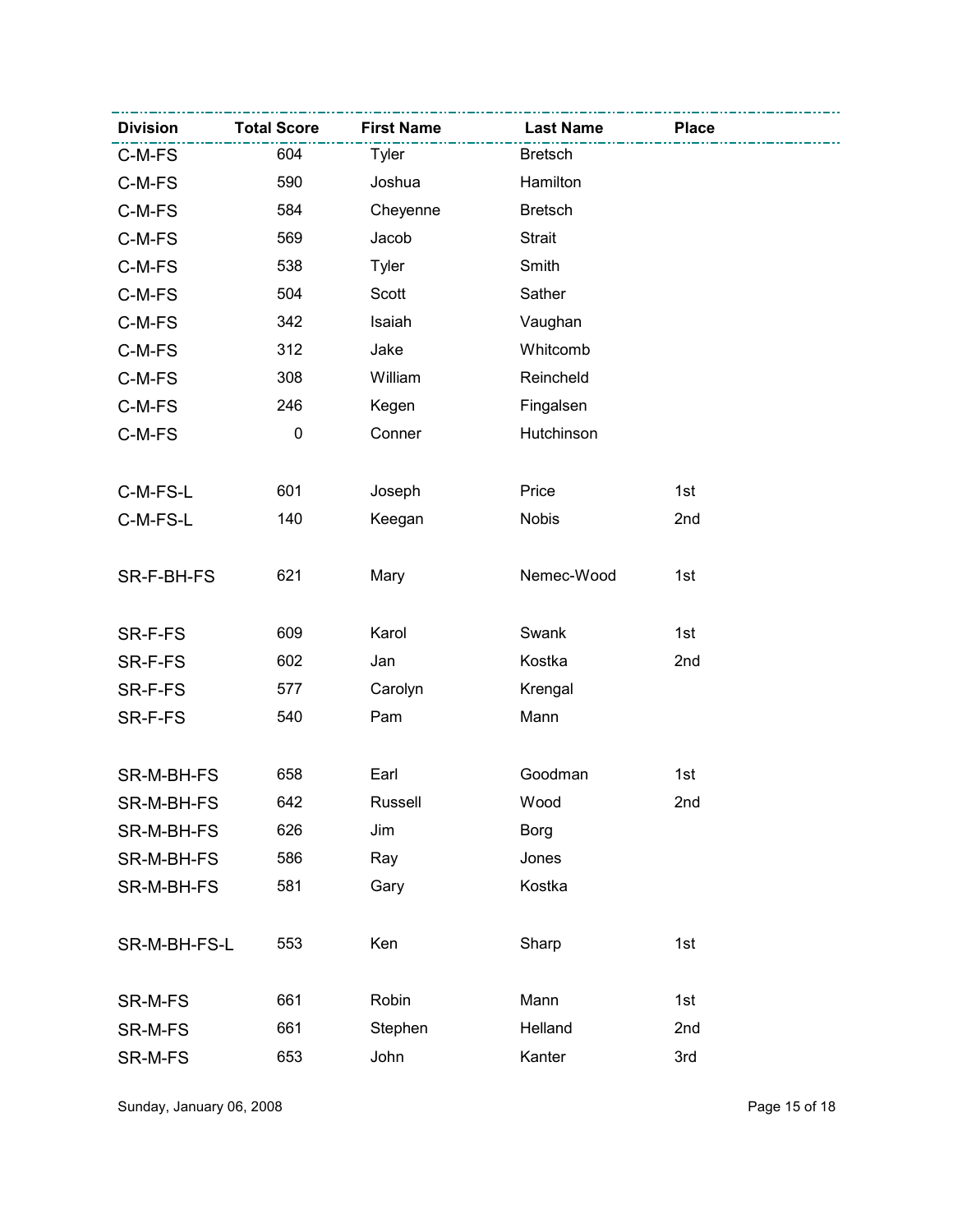| <b>Division</b> | <b>Total Score</b> | <b>First Name</b> | <b>Last Name</b> | <b>Place</b> |  |
|-----------------|--------------------|-------------------|------------------|--------------|--|
| SR-M-FS         | 652                | Loren             | Pagel            |              |  |
| SR-M-FS         | 651                | Ron               | Payne            |              |  |
| SR-M-FS         | 650                | Earl              | Raymond          |              |  |
| SR-M-FS         | 648                | Axel              | Hillesheim       |              |  |
| SR-M-FS         | 646                | Larry             | Martin           |              |  |
| SR-M-FS         | 644                | Al                | Schuster         |              |  |
| SR-M-FS         | 644                | Bob               | <b>Nessett</b>   |              |  |
| SR-M-FS         | 642                | Tom               | Peterson         |              |  |
| SR-M-FS         | 642                | Doug              | Grade            |              |  |
| SR-M-FS         | 640                | Scott             | Smith            |              |  |
| SR-M-FS         | 640                | Dennis            | Amberg           |              |  |
| SR-M-FS         | 639                | Richard           | Pauley           |              |  |
| SR-M-FS         | 639                | <b>Brian</b>      | Casteleyn        |              |  |
| SR-M-FS         | 633                | Roger             | <b>Bakken</b>    |              |  |
| SR-M-FS         | 632                | Norm              | Swank            |              |  |
| SR-M-FS         | 626                | Mike              | Dolash           |              |  |
| SR-M-FS         | 626                | Charles           | <b>Starnes</b>   |              |  |
| SR-M-FS         | 620                | Dave              | <b>Barnhart</b>  |              |  |
| SR-M-FS         | 608                | Gary              | Thorson          |              |  |
| SR-M-FS         | 605                | Bill              | <b>Sellers</b>   |              |  |
| SR-M-FS         | 604                | Ed                | Marten           |              |  |
| SR-M-FS         | 593                | David             | Cizadlo          |              |  |
| SR-M-FS         | 570                | Ray               | Thissen          |              |  |
| SR-M-FS         | 563                | Mike              | Spaeny           |              |  |
| SR-M-FS         | 461                | David             | Ward             |              |  |
| SR-M-FS         | 330                | Tommy             | Thompson         |              |  |
| SR-M-FS         | 325                | Larry             | Durst            |              |  |
|                 |                    |                   |                  |              |  |
| SR-M-FS-L       | 603                | Ron               | Moschetz         | 1st          |  |
|                 |                    |                   |                  |              |  |
| SR-M-OLY        | 463                | Ray               | Kramer           | 1st          |  |
|                 |                    |                   |                  |              |  |
| YA-F-FS         | 649                | Tristan           | Skarvan          | 1st          |  |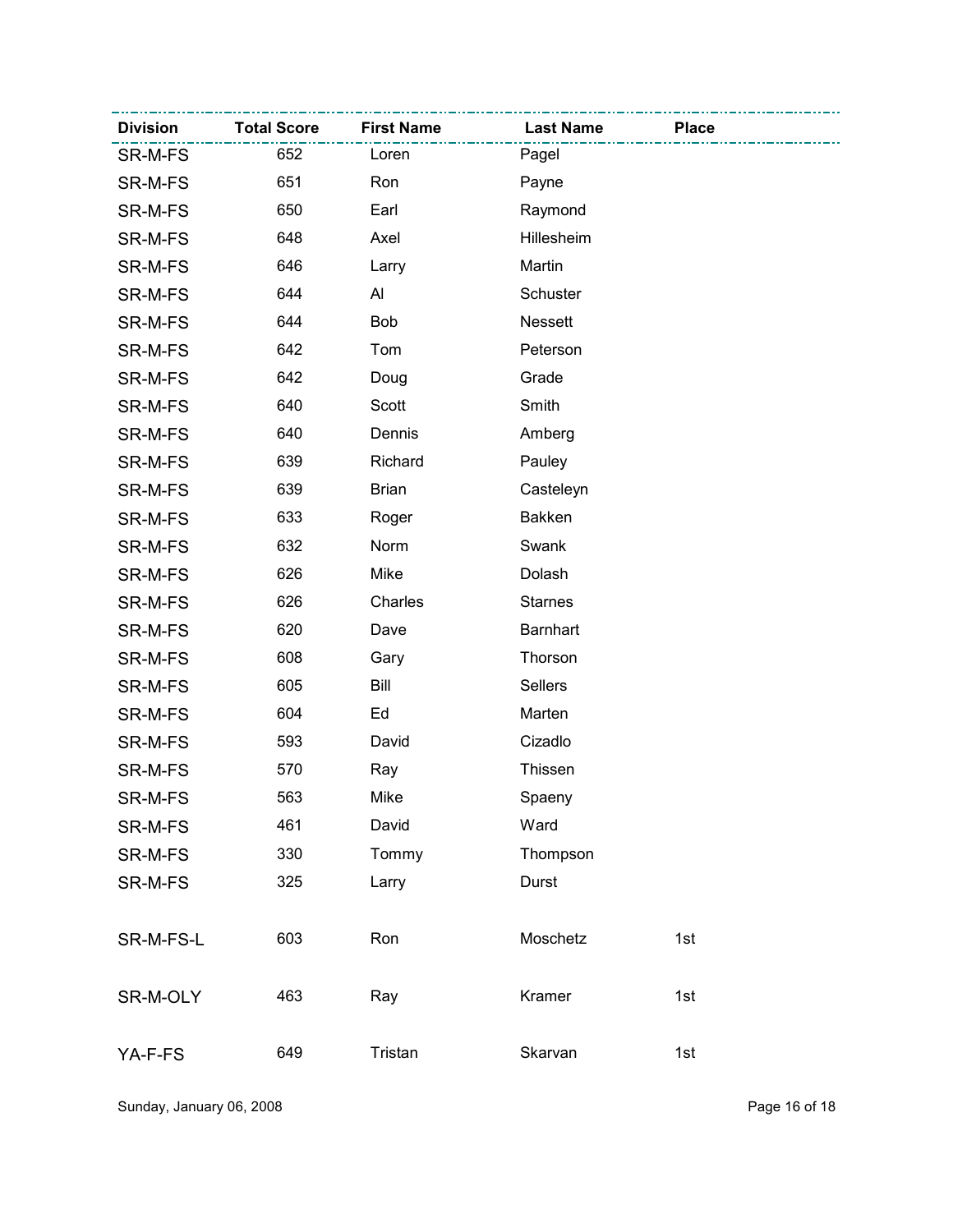| <b>Division</b> | <b>Total Score</b> | <b>First Name</b> | <b>Last Name</b> | <b>Place</b> |
|-----------------|--------------------|-------------------|------------------|--------------|
| YA-F-FS         | 638                | Jessica           | Heeg             | 2nd          |
| YA-F-FS         | 626                | Kacey             | Eggers           |              |
| YA-F-FS         | 623                | Heidi             | Rasmussen        |              |
| YA-F-FS         | 554                | Hannah            | Grebner          |              |
|                 |                    |                   |                  |              |
| YA-M-FS         | 656                | Corey             | Muellenbach      | 1st          |
| YA-M-FS         | 655                | <b>Tyler</b>      | <b>Strait</b>    | 2nd          |
| YA-M-FS         | 655                | Alan              | Julius           | 3rd          |
| YA-M-FS         | 653                | Phillip           | Tucker           |              |
| YA-M-FS         | 653                | Danny             | Norby            |              |
| YA-M-FS         | 652                | Dallas            | Spurgeon         |              |
| YA-M-FS         | 652                | Spencer           | McCutchan        |              |
| YA-M-FS         | 646                | <b>Travis</b>     | Smerud           |              |
| YA-M-FS         | 642                | Joshua            | Lubben           |              |
| YA-M-FS         | 640                | <b>Nick</b>       | Olafson          |              |
| YA-M-FS         | 638                | Chris             | Hesse            |              |
| YA-M-FS         | 636                | Jay               | Kloos            |              |
| YA-M-FS         | 626                | AJ                | Appel            |              |
| YA-M-FS         | 622                | Ethan             | Hubbard          |              |
| YA-M-FS         | 620                | Sam               | Zafft            |              |
| YA-M-FS         | 611                | Thad              | Reincheld        |              |
| YA-M-FS         | 589                | Jordan            | Pearson          |              |
| YA-M-FS         | 580                | Taylor            | <b>Bangert</b>   |              |
| YA-M-FS         | 579                | Alex              | Hemmingson       |              |
| YA-M-FS         | 442                | John              | Reincheld        |              |
| YA-M-FS         | 356                | Joshua            | Eiklenberg       |              |
| YA-M-FS         | $\pmb{0}$          | Sam               | Rinehart         |              |
| YA-M-FS         | $\mathbf 0$        | Jason             | Law              |              |
|                 |                    |                   |                  |              |
| YA-M-FS-L       | 422                | Andrew            | Goenner          | 1st          |
|                 |                    |                   |                  |              |
| Y-F-FS          | 638                | Hannah            | Neigebauer       | 1st          |
| Y-F-FS          | 617                | Isabella          | Schroeder        | 2nd          |